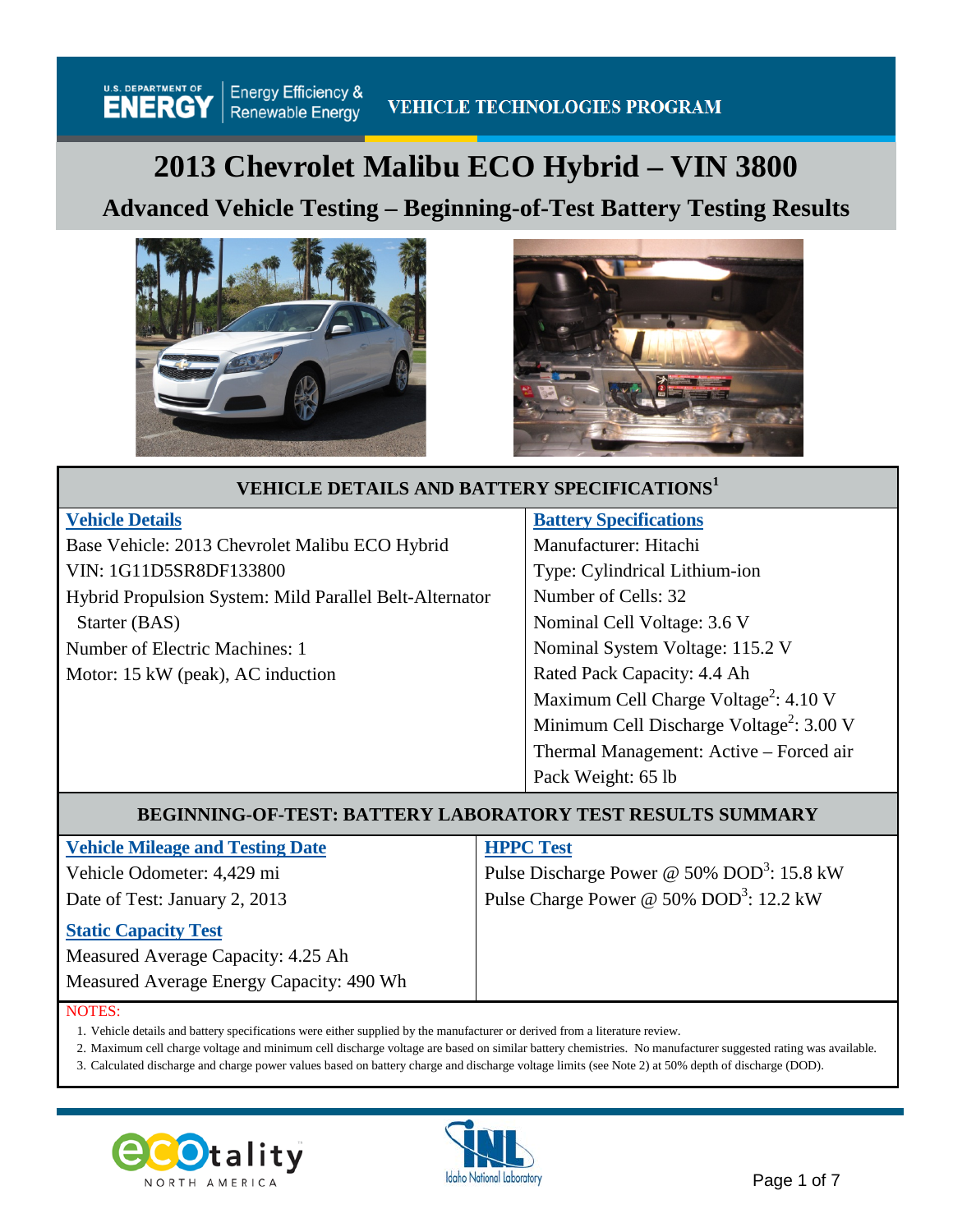## **Test Results Analysis**

Test results for the beginning-of-testing (BOT) battery testing are provided herein. Battery test results include those from the Static Capacity Test and the Hybrid Pulse Power Characterization (HPPC) Test, based on recommended test procedures for hybrid electric vehicles (HEVs) from the United States Advanced Battery Consortium at the time of testing.

These tests were performed for the Department of Energy's (DOE's) Advanced Vehicle Testing and Evaluation (AVTE). The AVTE, part of DOE's Vehicle Technology Program, is conducted by the Idaho National Laboratory and Electric Transportation Engineering Corporation dba ECOtality North America.

### **Static Capacity Test Results**

Static capacity test results are summarized in the fact sheet on the previous page. The test was performed on January 2, 2013 with a vehicle odometer reading of 4,429 miles. The average measured  $C_1$ -rate capacity was 4.25 Ah compared with the manufacturer's rated capacity of 4.4 Ah. The average measured energy capacity was 490 Wh.

Figure 1 is a graph of battery voltage versus energy discharged. This graph illustrates the voltage values versus the cumulative energy discharged from the battery at a constant-current  $C_1$ discharge rate.



Figure 1. Voltage versus energy discharged during the static capacity test.



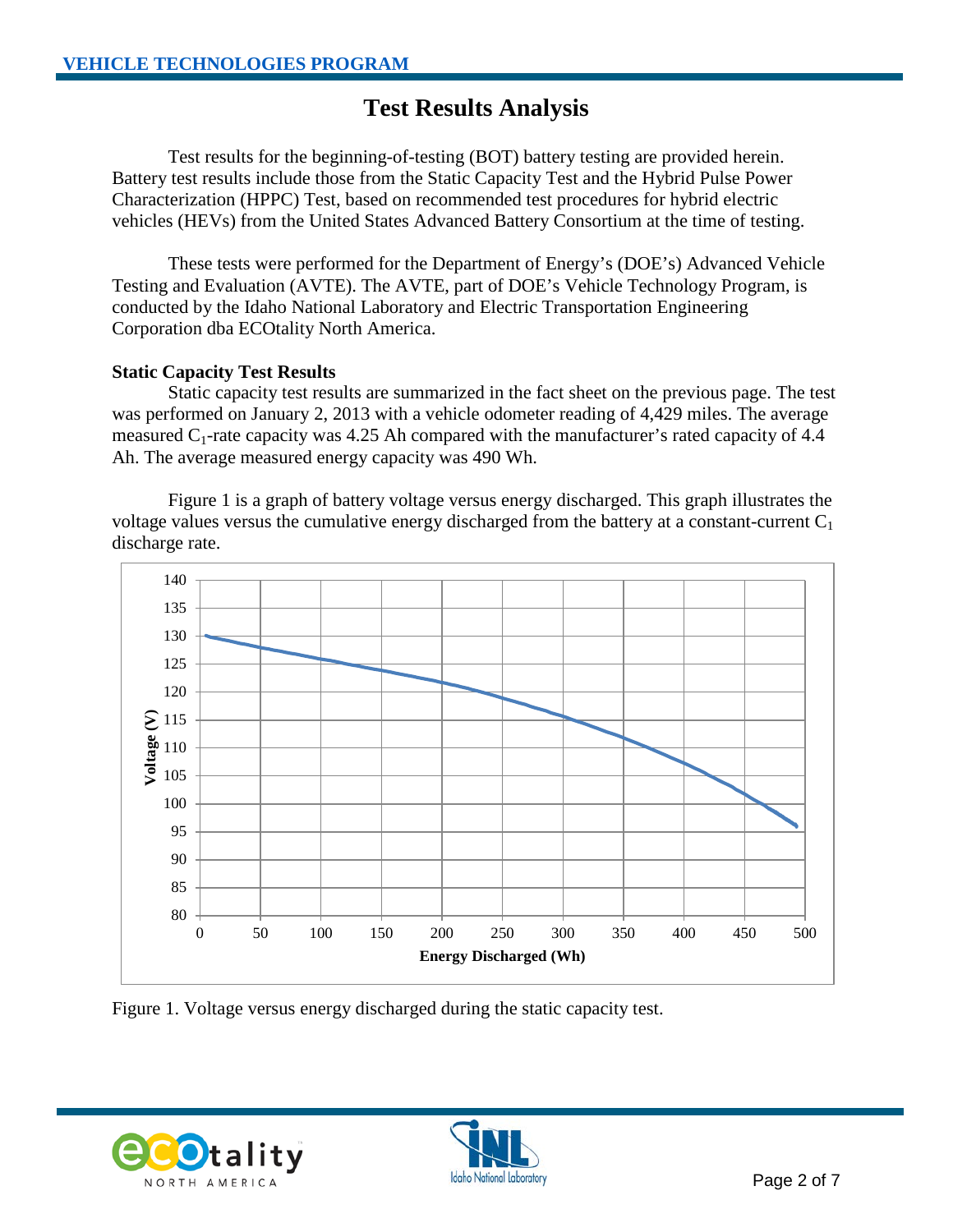#### **HPPC Test Results**

HPPC test results are summarized in the fact sheet on the first page. The peak pulse discharge power is 15.8 kW at 50% depth of discharge (DOD). The peak pulse charge power is 12.3 kW at 50% DOD. The maximum and minimum cell voltages used for this analysis were 4.10 V and 3.00 V, respectively. Results are shown on the next page.



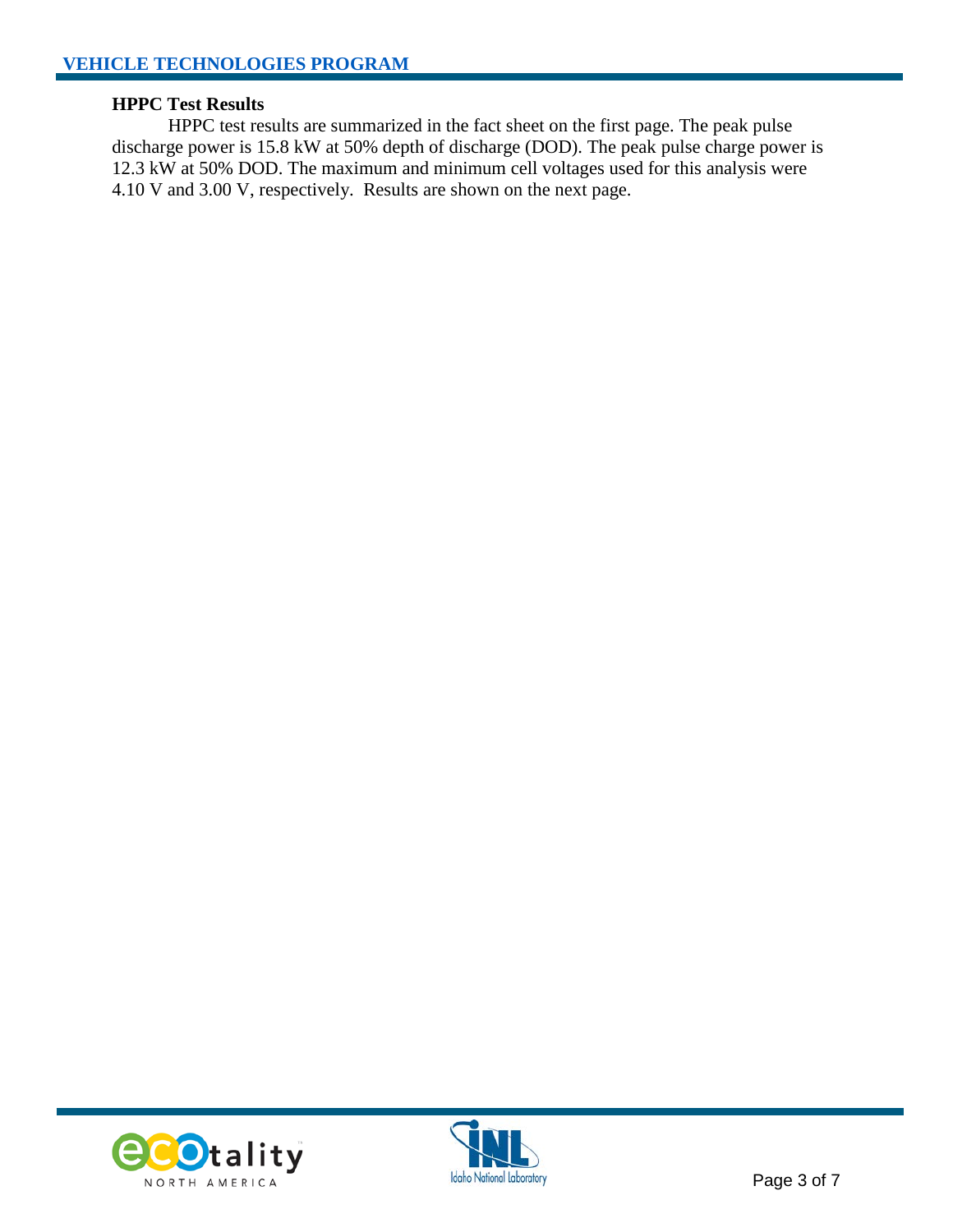Figures 2 and 3 illustrate the battery's charge and discharge pulse resistance graphs which show internal resistance at various values of energy discharge. Each curve represents the resistance calculated at the end of the specified pulse interval.



Figure 2. Ten-second charge pulse resistance versus energy discharged.



Figure 3. Ten-second discharge pulse resistance versus energy discharged.



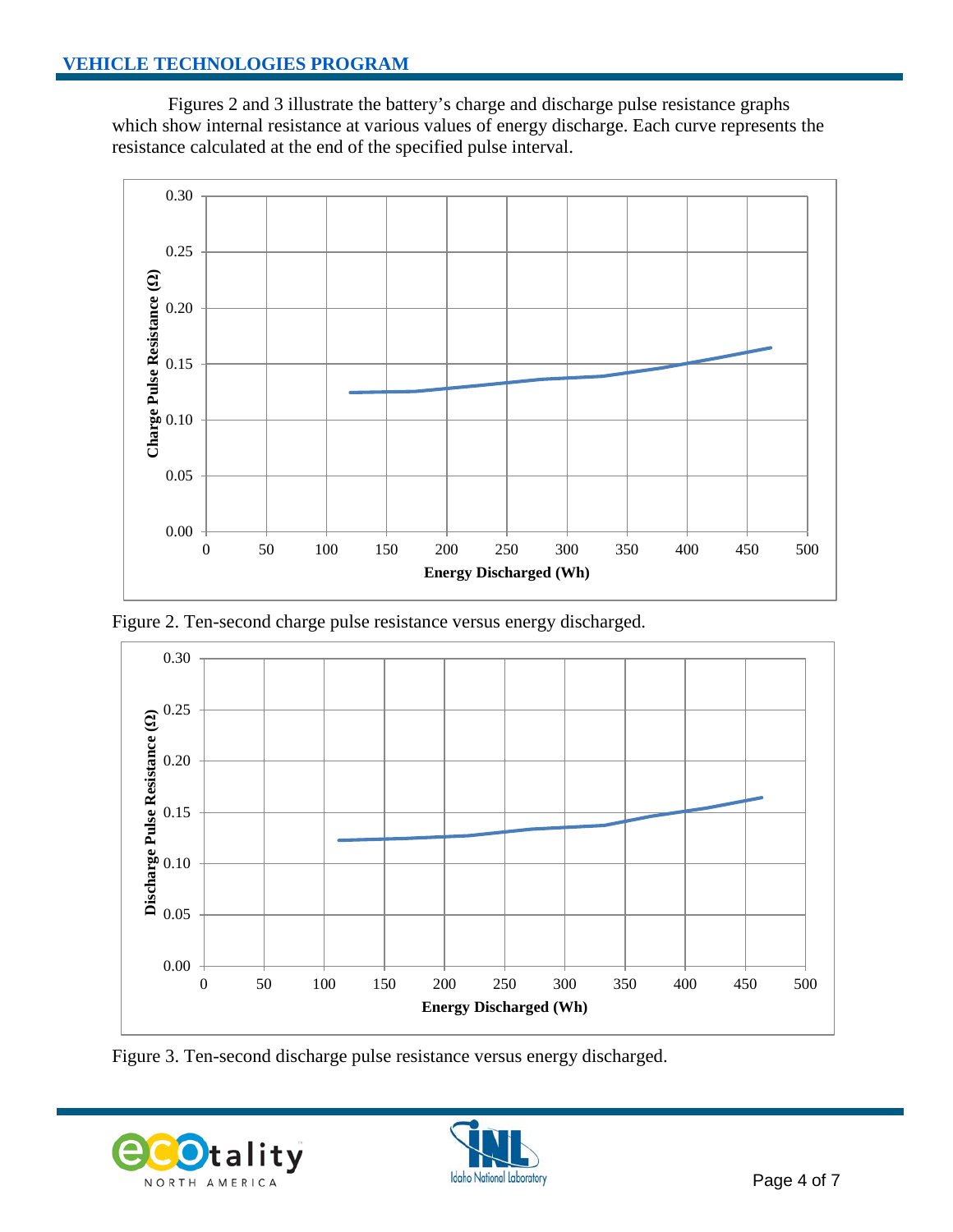Figures 4 and 5 illustrate the battery's charge and discharge pulse power graphs which show the power capability at various DOD. Each curve represents the pulse power calculated at the end of the specified pulse interval at the cell voltage limits.







Figure 5. Ten-second discharge pulse power capability versus energy discharged.



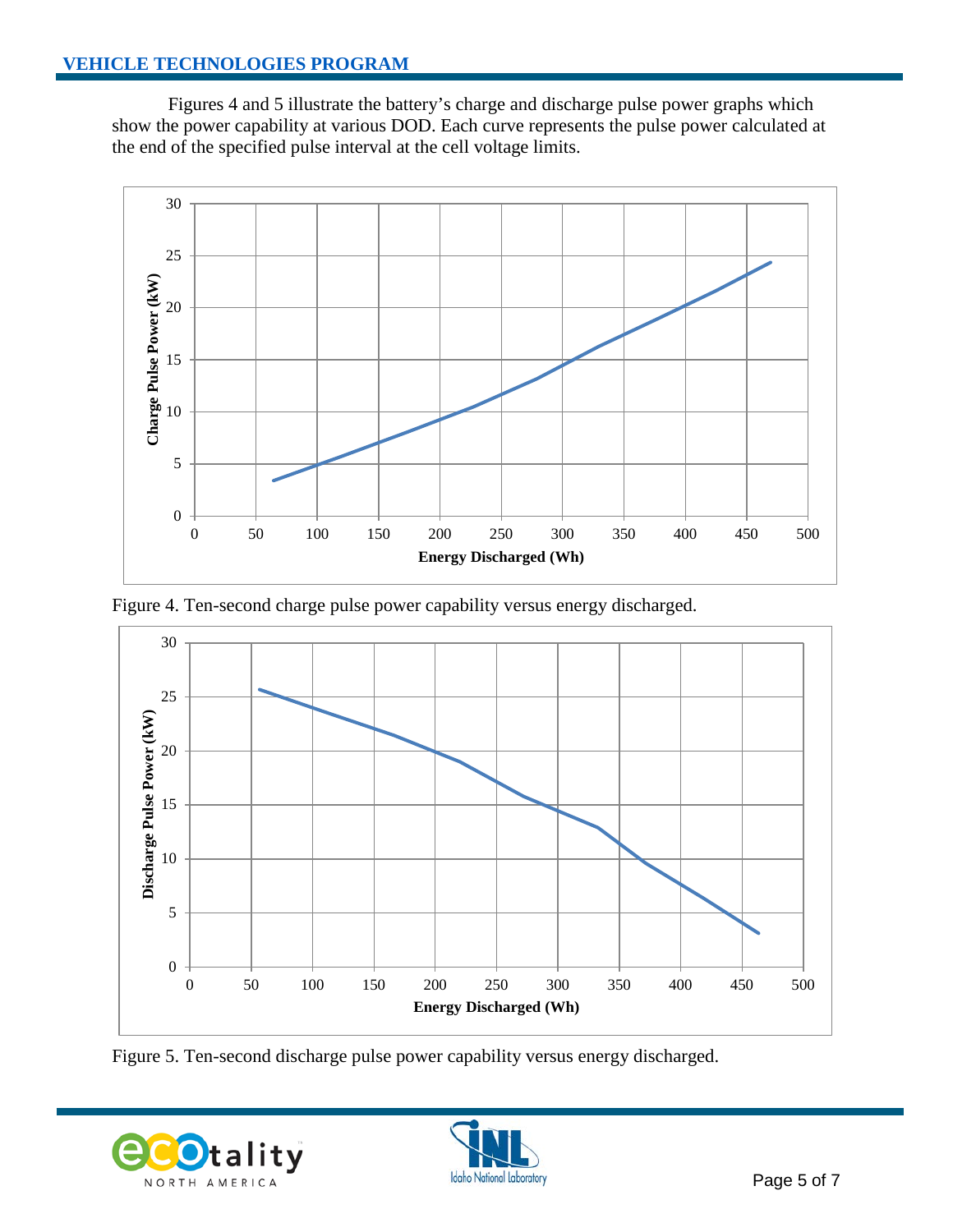Figure 6 is a plot of the battery's HPPC 10-second pulse power as a function of energy discharged. The graph shows the power values over the energy discharged range, as well as the DOE battery target performance goals of 25 kW discharge power and 20 kW regenerative power. Since there is no state of charge at which both curves are above the target performance goals, the battery from Malibu 3800 does not meet the DOE power performance goals for any battery state of charge tested



Figure 6. Peak discharge and charge power versus energy discharged.